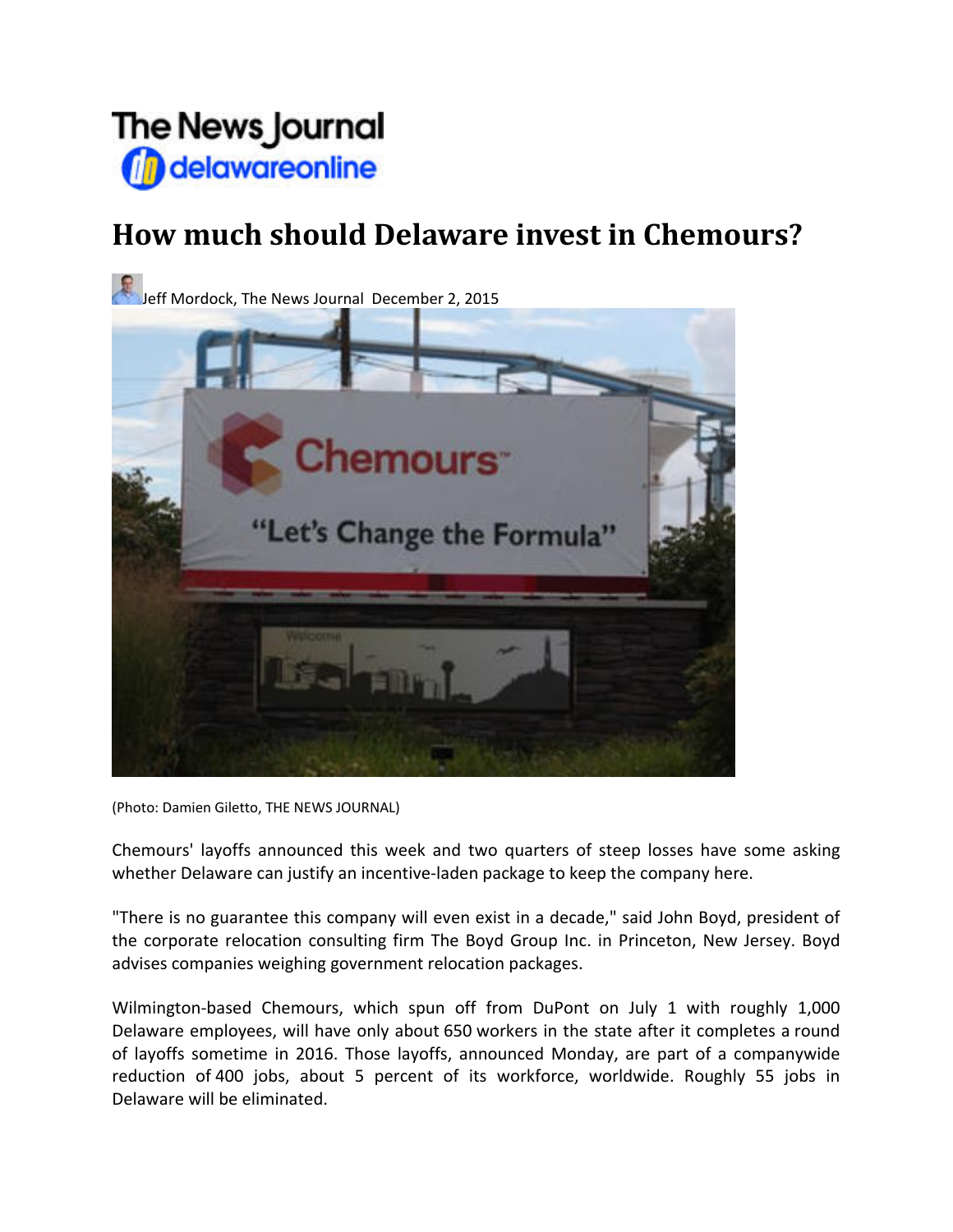Those layoffs come after DuPont, the former parent of Chemours, cut between 5 and 7 percent of the company's workforce about one month before the unit was became an independent company. The prior jobs cuts also occurred at Chemours' worldwide locations, including Delaware.

Once it became independent, Chemours closed its Edge Moor Titanium Dioxide plant, impacting the jobs of 200 employees and 130 contractors. Some of those workers lost their jobs, while others were relocated, according to the company.

The ongoing reductions are part of Chemours' transition plan, an ambitious effort to bolster core products while divesting or reducing unprofitable business lines. Chemours expects the initiative will cut \$350 million from its budget by 2017.

More cuts could be coming as Chemours evaluates its business lines, such as its chemicals solutions unit. Company officials have said they are weighing options for the segment, which recorded a 4 percent sales decrease in the third quarter of 2015.

"There are a few things the company would call, but the rest is under the microscope," said John Roberts, an analyst with UBS Global securities. "By default, everything that is not core is a candidate for a transaction."

As the company, which lost \$47 million in its first two quarters away from DuPont, struggles to find solid ground, Delaware officials are negotiating to keep Chemours' world headquarters in the state. Sites in New Jersey and Pennsylvania also are said to be in the running.

Chemours spokeswoman Janet Smith said the company has yet to make decision about a permanent headquarters. An announcement is expected to come sometime before October 2016.

"We continue to have ongoing discussions with local and state officials about the factors we are considering, and when we make a decision on location we will quickly share that information with the local community," Smith said.

Delaware is reportedly offering a cash-laden package to cover capital expenditures, along with incentives for employee retention and growth. New Jersey is expected to entice the company with tax credits, while it remains unclear what Pennsylvania has offered.

State officials close to the negotiations were quiet after Monday's layoff announcement. Gov. Jack Markell, New Castle County Economic Development Director Marcus Henry and Wilmington Economic Development Director Jeff Flynn did not return multiple requests for comment.

Delaware Economic Development Director Bernice Whaley said she believes in a strong Chemours.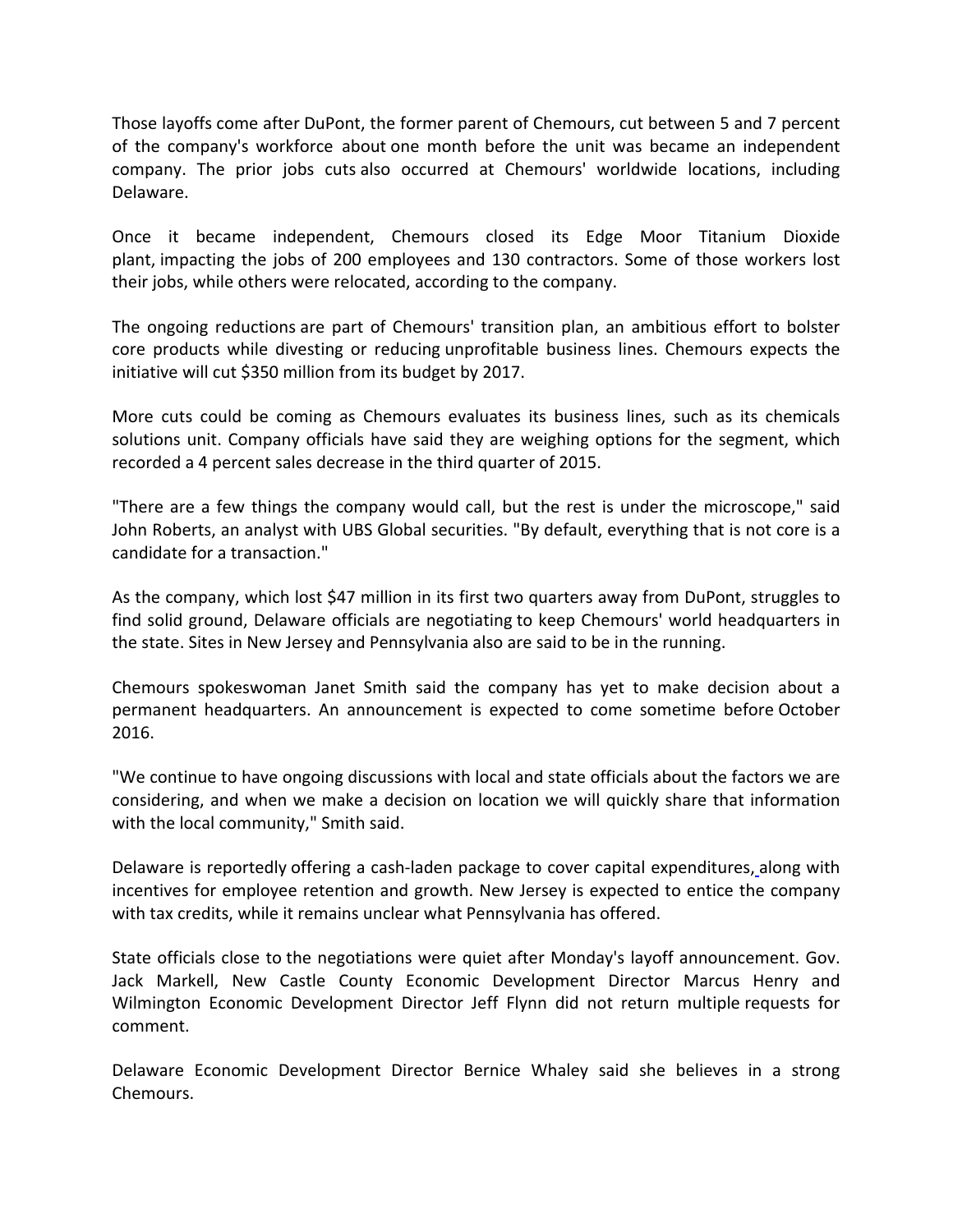"We think the company has a future of growth and we want that future to be here in Delaware," she said.

Boyd said company leaders face challenges on whether or not Chemours will generate an economic benefit to support the use of tax dollars to retain the company.

"I think Markell is on the clock," he said. "He has to decide how much he values this company versus the real consequences if they abandon Delaware."

Delaware has a checkered history of providing economic development incentives to companies that either failed to open in Delaware or have been unable to keep hiring promises.

In 2010, Markell awarded Fisker Automotive and Technology Group \$21.5 million to reopen General Motors' shuttered Boxwood Road facility near Newport and manufacture a line of cars at the site. Fisker missed sales and production targets, ultimately filing for bankruptcy.

Fisker never built a car in Delaware and the state's money was never returned.

Bloom Energy accepted \$16.5 million in state funds to create 600 jobs, earning a combined \$36 million in total salaries, by October and 900 jobs, producing a combined payroll of \$108 million by September 2017. So far, the Sunnyvale, California company has missed its hiring targets, creating only 224 jobs with a combined \$27 million payroll as of Sept. 30.

If Bloom does not reach its September 2017 hiring target, it will be required to return a portion of the state funding.

Boyd said such high‐profile misses have tested taxpayer patience with government in Delaware and elsewhere.

"The public is growing increasingly weary of incentives," he said. "It is a more contentious process."

"If you are cutting the underperforming stuff, the remaining company has to be stronger," Roberts said.

However, Chemours also faces market pressures such as lower prices for its lead product, titanium dioxide, and a stronger U.S. dollar weakening the company's position in overseas markets.

"They are controlling what is in their control, but there is an awful lot not in Chemours' control, like Ti02 prices," Roberts said.

For now, Markell must determine if Chemours' performance can justify an incentive ladden‐ package.